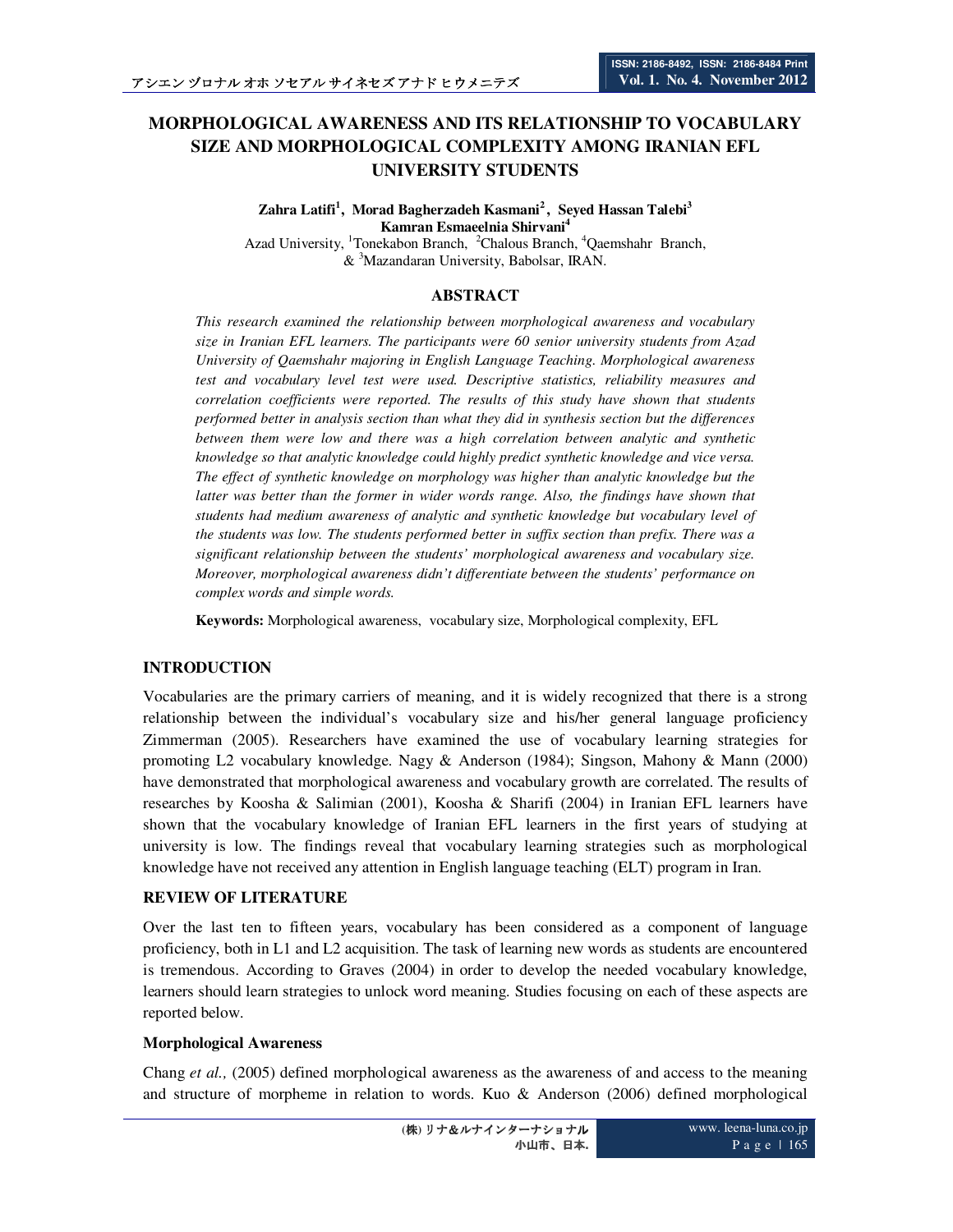awareness as the ability to understand and manipulate the smaller meaningful parts that build words such as prefixes, roots, and suffixes.

## **Morphological Awareness as a Vocabulary Learning Strategy**

Vocabulary learning and teaching is a central activity in the L2 classroom. One way in which vocabulary learning can be fostered is through the use of learning strategies. One potential vocabulary learning strategy is the use of morphological awareness. Morphological knowledge is a potential learning strategy that seems helpful for the learners when attempting to deal with the meanings of new words. Studies show that applying morphological analysis is potential for promoting learners' vocabulary knowledge.

## **Morphological Awareness and Vocabulary Knowledge**

There is now an increasing interest in morphological knowledge as a crucial aspect of vocabulary knowledge. Carlisle (2000); Kuo & Anderson (2006) found that morphological knowledge is closely correlated with vocabulary and comprehension. Mansour Koosha & Mohsen Salimian (2011) have shown that there is a significant relationship between overall morphological knowledge and vocabulary knowledge in Iranian pre‐university students. Researches underline the importance of morphological awareness in promoting vocabulary size. Hence, it seems crucial to conduct more studies examining the importance of morphological awareness in vocabulary learning.

# **RESEARCH QUESTIONS**

The purpose of this study was to identify the level of morphological and vocabulary knowledge of senior university students majoring in English language teaching in Azad University of Qaemshahr. It also examined the relationship between morphological awareness and vocabulary size and how it is related to the learners' ability to deal with morphological complex words. The present study sets out to answer the following research questions:

- 1. Are students aware of analytic and syntactic word formation rules?
- 2. Is there a connection between morphological awareness and vocabulary size?
- 3. Does morphological awareness differentiate between the students' performance on complex words and simple words?

# **METHOD**

#### **Participants**

Participants were the last year students since they had received enough input to answer the morphology and vocabulary level tests while the first year students might have not received enough input and could not answer these tests. Initially, participants in the current study were 82 senior university students from Qaemshahr Azad University majoring in English language teaching. Both genders were represented in the research comprising 20 male and 62 female students, altogether. After tallying the results, twenty two participants were excluded. They have done vocabulary level test and morphology test perfunctorily and randomly and have answered many parts as blank answer sheet. At the end, the participants were 60 university students. The participants were Farsi native speakers, homogeneous in respect of nationality, mother tongue and educational background.

#### **Research Instruments**

Two tests were used to the purposes of the study: morphological awareness test with its subtests (analysis and synthesis) and vocabulary level test.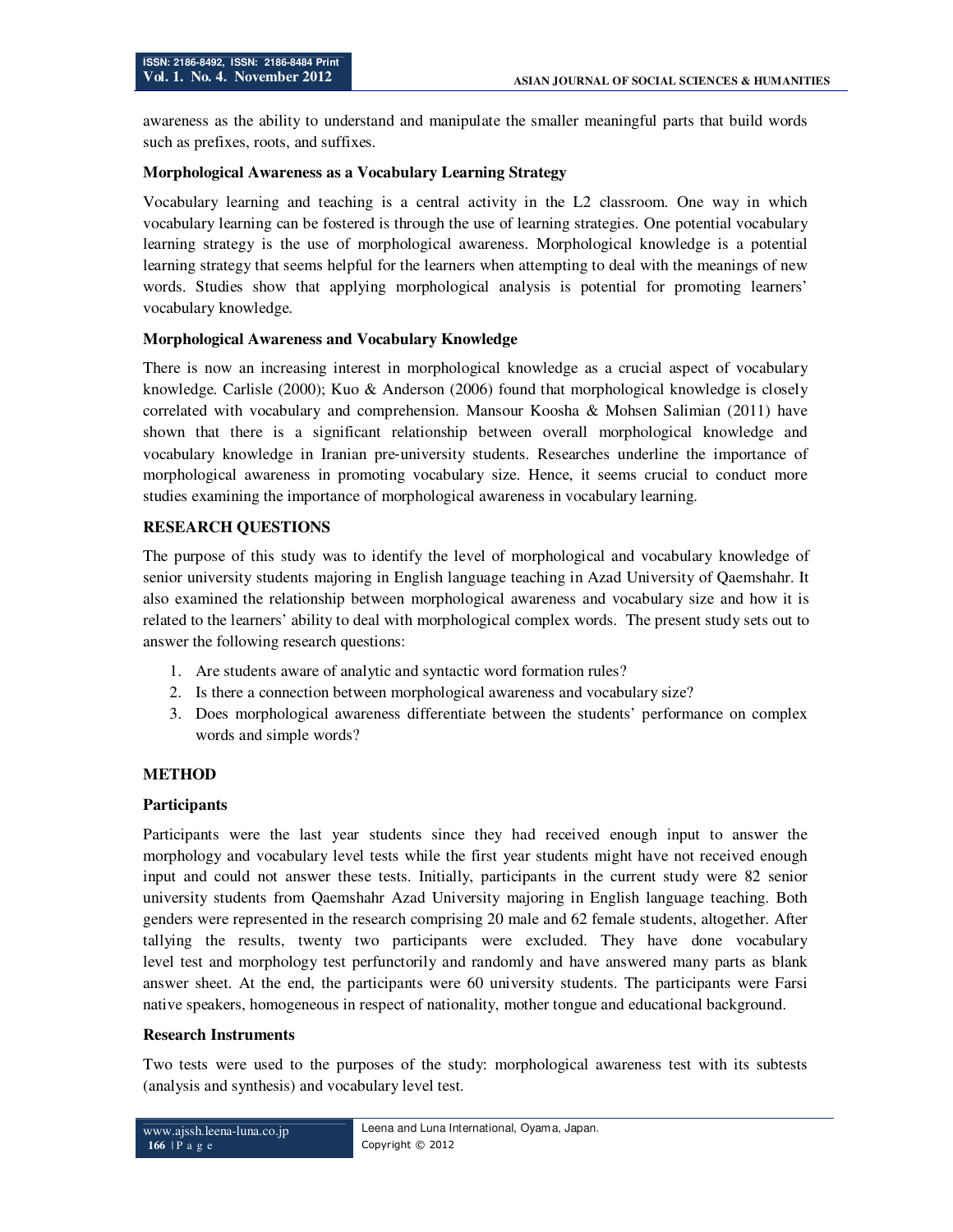## *Morphological Awareness Test*

The learners' morphological knowledge was tested by the morphological awareness test presented in Chang *et al.,* (2005). This test included both the analytic and synthetic aspects. Analytic aspect was concerned with breaking words into smaller parts. It consisted of 13 test items. Synthesis aspect measured students' ability to synthesize morphemes to create new meanings. The test consisted of 14 items.

#### *Vocabulary Level Test (VLT)*

The test consisted of five sections (the 2,000, 3,000, 5,000 and 10,000- word levels). Each level included ten items and 30 questions; each item comprised 6 words on the left side with 3 meanings on the right. The participants were asked to choose the right word that matched with each meaning.

#### **Procedure**

Before administering the tests, the researcher explained about the test and the purpose of this study. The research has been done on senior university students in Qaemshahr University. The test lasted for almost 45 minutes. First, students answered morphological awareness test with its two parts of analysis and synthesis. After taking the afore-mentioned test, the students were asked to answer the vocabulary level test.

#### **Data Analysis**

The data in this study include descriptive statistics, reliability and correlation coefficient. This research used Spearman rank order correlation. To answer the first research question, mean, standard deviation and Spearman's rho for analytic aspect and synthetic aspect were used. To answer the second research question, mean, standard deviation and variance of students' scores for each level of vocabulary level test were calculated. Then Spearman's rho on overall morphological awareness was assessed. To answer the third research question, mean, standard deviation and Spearman's rho were reported.

#### **RESULTS**

#### **Results for Question 1**

The first research question concerned the students' morphological awareness of analytic and synthetic aspects. At first, the researcher checked the reliability of the morphological awareness test. As this test was of large- scale data, Cronbach's alpha was used. The reliability of this test was .91, which indicated that the test is reliable.

| Table1. Descriptive statistic for analytic and synthetic and morphology |          |                  |            |  |  |  |  |
|-------------------------------------------------------------------------|----------|------------------|------------|--|--|--|--|
|                                                                         | Analytic | <b>Synthetic</b> | Morphology |  |  |  |  |
| Mean                                                                    | 8.95     | 8.15             | 16.90      |  |  |  |  |
| Std. Deviation                                                          | 1.799    | 2.583            | 3.904      |  |  |  |  |
| Minimum                                                                 | h        | 4                | 10         |  |  |  |  |
| Maximum                                                                 | 12       | 14               | 26         |  |  |  |  |

Table 1 shows mean, standard deviation for analytic and synthetic aspects and morphology.

| Table 2. Spearman s rho for analytic and synthetic |           |                                |           |                  |  |  |  |
|----------------------------------------------------|-----------|--------------------------------|-----------|------------------|--|--|--|
|                                                    |           |                                | Analytic  | <b>Synthetic</b> |  |  |  |
| Spearman's rho                                     | Analytic  | <b>Correlation Coefficient</b> | 1.000     | $.613$ **        |  |  |  |
|                                                    | Synthetic | <b>Correlation Coefficient</b> | $.613***$ | 1.000            |  |  |  |
|                                                    |           | N                              | 60        | 60               |  |  |  |

#### **Table 2. Spearman's rho for analytic and synthetic**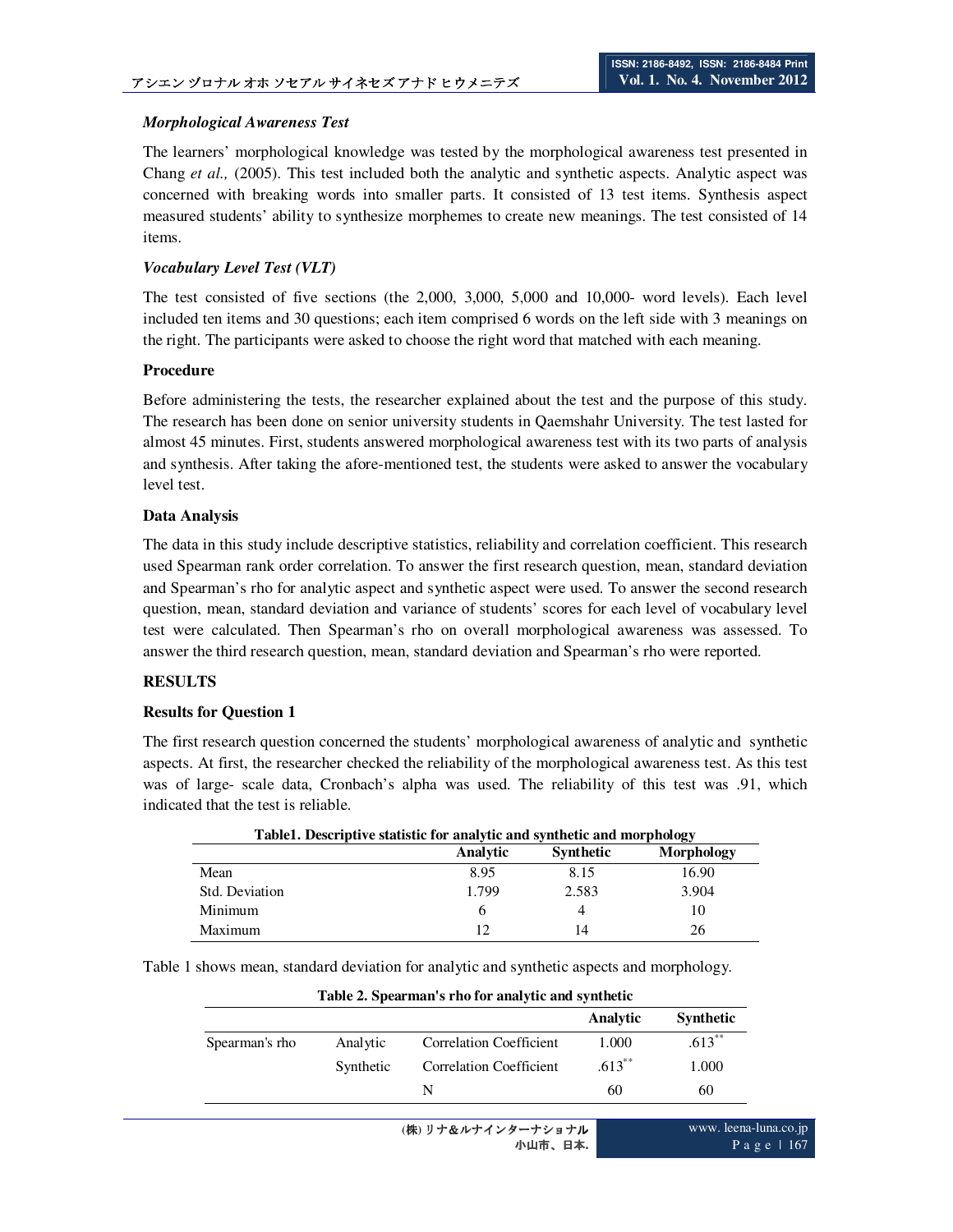Table 2 shows there is a high correlation between analytic knowledge and synthetic knowledge. To gain more information on the students' morphological knowledge, the knowledge of prefix, suffix and stem were sought. The total number of morphemes were 3 prefixes and 13 suffixes and 17 stems in the analysis section and 3 prefixes, 9 suffixes and 23 stems in the synthesis section.

**Table 3. Students' scores in prefix suffix and stems of both analysis and synthesis sections of morphological awareness test** 

|                | Analytic<br><b>Prefix</b> | Analytic<br><b>Stem</b> | Analytic<br><b>Suffix</b> | Synthetic Synthetic<br>Prefix | <b>Stem</b> | Synthetic<br>Suffix |
|----------------|---------------------------|-------------------------|---------------------------|-------------------------------|-------------|---------------------|
| Mean           | 1.53                      | 14.05                   | 9.10                      | 1.58                          | 17.37       | 6.48                |
| Std. Deviation | .623                      | 1.969                   | 2.006                     | .645                          | 3.113       | 1.510               |
| Minimum        |                           | 8                       | 5                         |                               | Q           | 4                   |
| Maximum        | 3                         | 17                      | 13                        | 3                             | 23          | 9                   |

This table shows students scored better in the suffix section than prefix both in analytic and synthetic aspects.

#### **Results of Question 2- Part I (Results of the Vocabulary Level Test)**

The second research question concerned with the students' morphological awareness and its relation to vocabulary size. As this test was large-scale data, Cronbach's alpha was used. The reliability of total items of the test was 0.88.

|  |  | Table 4. The Mean, Standard Deviation and Variance of Students' Scores for Each Level of  |  |  |  |  |  |
|--|--|-------------------------------------------------------------------------------------------|--|--|--|--|--|
|  |  | Vocabulary Level Test (Each Level Is out of 30) Taken by Iranian EFL Learners in $(N=60)$ |  |  |  |  |  |

|                | vlt2000 | vlt3000 | vlt5000        | vlt10000 | sum. VIt |
|----------------|---------|---------|----------------|----------|----------|
| Mean           | 23.65   | 15.97   | 8.77           | 2.07     | 50.45    |
| Std. Deviation | 3.709   | 4.345   | 4.127          | 1.885    | 12.771   |
| Variance       | 13.757  | 18.880  | 17.029         | 3.555    | 163.099  |
| Minimum        | 14      | 8       | $\overline{4}$ | $\theta$ | 28       |
| Maximum        | 30      | 28      | 26             | 12       | 96       |

Table 4 shows the descriptive statistics of the students' scores in each level of the VLT.

## **Results of Question 2-PartII (Results of Morphological Awareness Test and its Relationship to Vocabulary Level Test)**

Question 2 examined if there was a relationship between the students' vocabulary size and morphological awareness.

Table 5 shows the correlation coefficient of the students' morphological awareness and their vocabulary size at each level.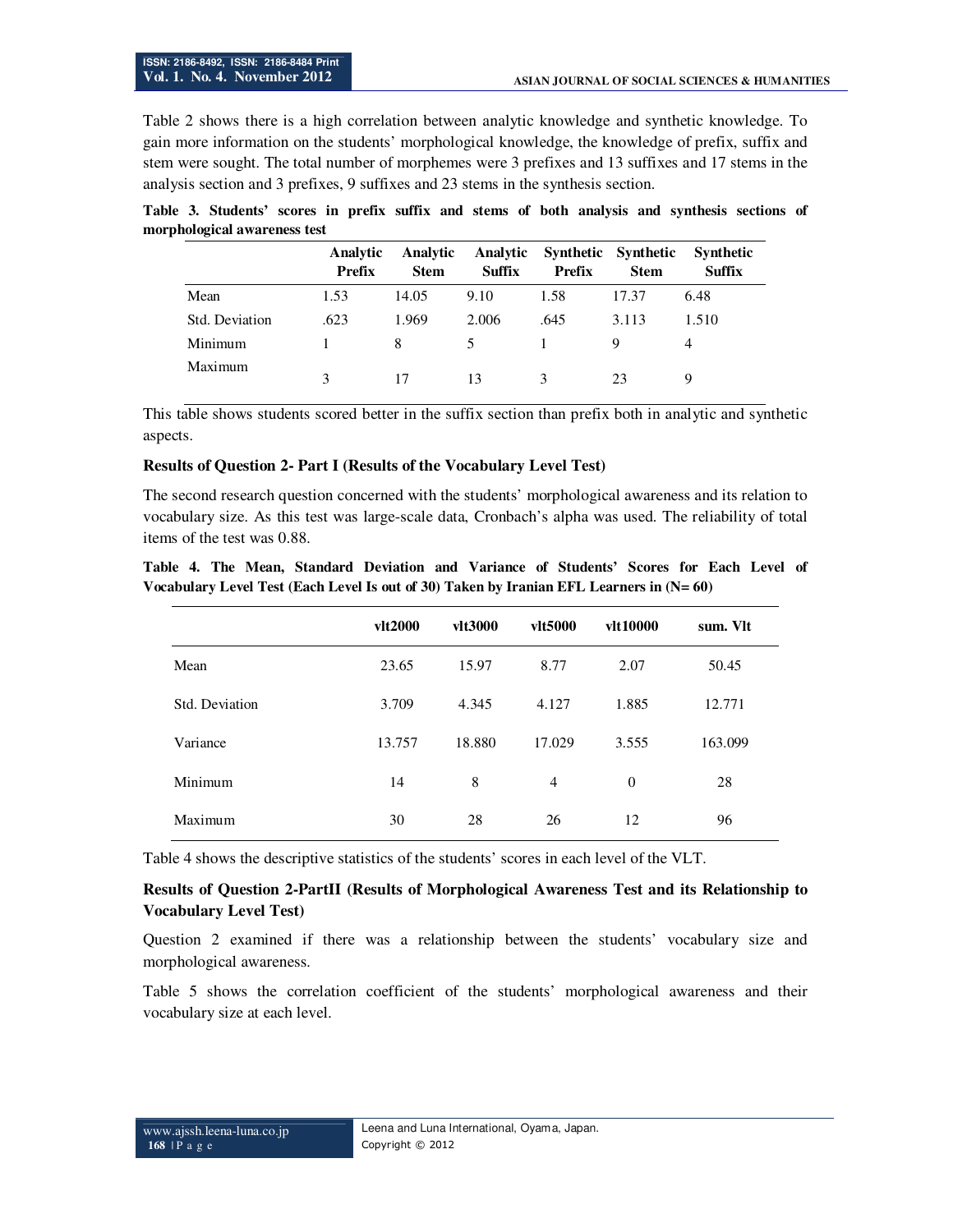|                  |               |           |                      | Analytic Synthetic Morphology | <b>2000</b> | 3000        | 5000                          | 10000       |
|------------------|---------------|-----------|----------------------|-------------------------------|-------------|-------------|-------------------------------|-------------|
| Spearmn's<br>rho | analytic      | 1.000     | $.613***$            | $.789^{**}$                   | $.430**$    | $.423***$   | $.469$ **                     | $.544**$    |
|                  | synthetic     | $.613***$ | 1.000                | $.881**$                      |             |             | $.561$ ** $.547$ ** $.458$ ** | $.471$ **   |
|                  | morphology    | $.789***$ | $.881***$            | 1.000                         | $.545***$   | $.512***$   | $.481**$                      | $.545***$   |
|                  | vlt2000       | $.430**$  | $.561***$            | $.544***$                     | 1.000       | $.790^{**}$ | $.660^{**}$                   | $.578^{**}$ |
|                  | vlt3000       | $.423***$ | $.547***$            | $.512***$                     | $.790^{**}$ | 1.000       | $.703***$                     | $.636**$    |
|                  | $v$ lt $5000$ | $.469**$  | $.458$ **            | $.481$ **                     | $.660**$    | $.703***$   | 1.000                         | $.795***$   |
|                  | vlt10000      | $.544***$ | $.471$ <sup>**</sup> | $.545***$                     | $.578***$   | $.636^{**}$ | $.795***$                     | 1.000       |

**Table 5. Spearman's rho for the Variables of Vocabulary Size, Overall Morphological Awareness, Analytic and Synthetic Aspect.** 

#### **Results for Question 3**

Question 3 examined if the performance on morphological awareness differentiated between students' performance on simple vs. complex words on the VLT.

| Table 6. Descriptive Statistics of the Students' Scores on Simple Words vs. Complex Words for 2000 and |  |  |  |  |
|--------------------------------------------------------------------------------------------------------|--|--|--|--|
| 3000 Levels of Vocabulary Level Test.                                                                  |  |  |  |  |

| Level      |                | Simple words   | <b>Complex words</b> |
|------------|----------------|----------------|----------------------|
| 2000level  | Mean           | 12.57          | 9.50                 |
|            | Std. Deviation | 2.037          | 2.960                |
|            | Minimum        | 6              | 3                    |
|            | Maximum        | 18             | 15                   |
| 3000 level | Mean           | 9.52           | 6.10                 |
|            | Std. Deviation | 3.100          | 2.735                |
|            | Minimum        | $\overline{4}$ | 1                    |
|            | Maximum        | 17             | 14                   |

Table 6 shows the descriptive statistics of the students' performance in simple vs. complex words of 2000 and 3000 levels of the VLT. Because students' performance in 5000 and 10000 was very low, researcher ignored more study in these levels and examined simple vs. complex words of 2000 and 3000 word levels of the VLT. Looking at the average scores and their dispersions, the students performed better in simple words than what they did in complex words.

Table 7 shows the correlation of simple vs. complex words of 2000 and 3000 vocabulary level and analytic and synthetic aspects.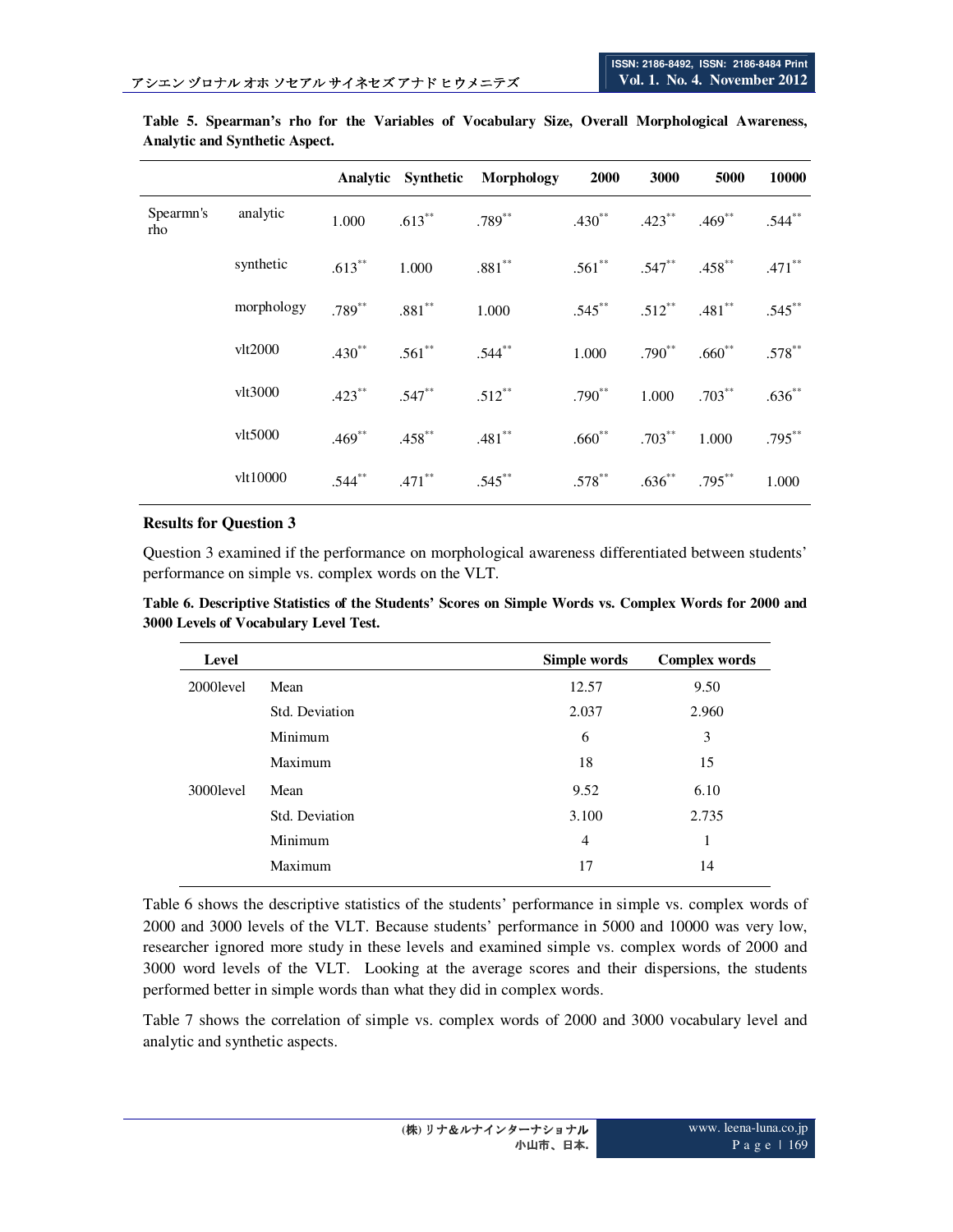| Level          |              |           |                            | Simple words | Complex<br>words |
|----------------|--------------|-----------|----------------------------|--------------|------------------|
| Spearman's rho | $2000$ level | Analytic  | Correlation<br>Coefficient | $.743***$    | $.707***$        |
|                |              | Synthetic | Correlation<br>Coefficient | $.621***$    | $.618***$        |
|                | 3000 level   | Analytic  | Correlation<br>Coefficient | $.676***$    | $.629$ **        |
|                |              | Synthetic | Correlation<br>Coefficient | $.779***$    | $.715***$        |

**Table 7. Spearman's Rho of Simple vs. Complex Words of 2000 and 3000 Vocabulary Level and Analytic and Synthetic Aspects** 

# **DISCUSSION**

The first question of this study investigated the degree of the students' morphological knowledge and word formation rules (analysis and synthesis). This question was answered on the basis of the students' performance on the morphological awareness test with two subsets of morpheme identification (analysis section) and morphological structure (synthesis section). The findings have shown that the students' morphological awareness was medium (62%).

The students performed better in suffix than prefix. Students didn't usually separated prefix from stem. The results have shown that the students performed better in the analysis section than what they did in synthesis section but there were few differences between them. There was a high correlation between analytic and synthetic knowledge so that analytic knowledge could highly predict synthetic knowledge and vice versa. Knowing one of them could affect the other. Also, the effect of synthetic on morphology was higher than analytic but analytic was better than synthetic in wider words range.

 The second question of the study examined the students' vocabulary size and its relationship to morphological awareness. This part was answered using Nation's VLT. In this research, as the levels got more sophisticated and advanced, the students' performance decreased more. According to Nation (2001) a learner needs to learn a 90% of the vocabulary level in order to achieve 80- 95 % coverage of text coverage. The present study's students' vocabulary knowledge represented a potential coverage of only 42% of a text vocabulary. It was clear that the students in this study have not reached this level.

The second and third research question concerned whether any correlation existed between morphological awareness and vocabulary size, and between performance on complex words vs. simple words and morphological awareness. The present study demonstrated that there was a relationship between morphological awareness and vocabulary size. The results of the current study were consistent with a number of studies done by Singson, Mahony, and Mann (2000); White, Power and White (1989), indicating that vocabulary size and morphological awareness have significant positive correlation. Regarding the results obtained for 2000 and 3000 levels, there was a significant relationship between students' analytic and synthetic morphological awareness on the one hand and their performance on simple and complex word comprehension on the other hand. Totally, it was evident that the morphological awareness didn't differentiate between the students' performance on simple vs. complex words.